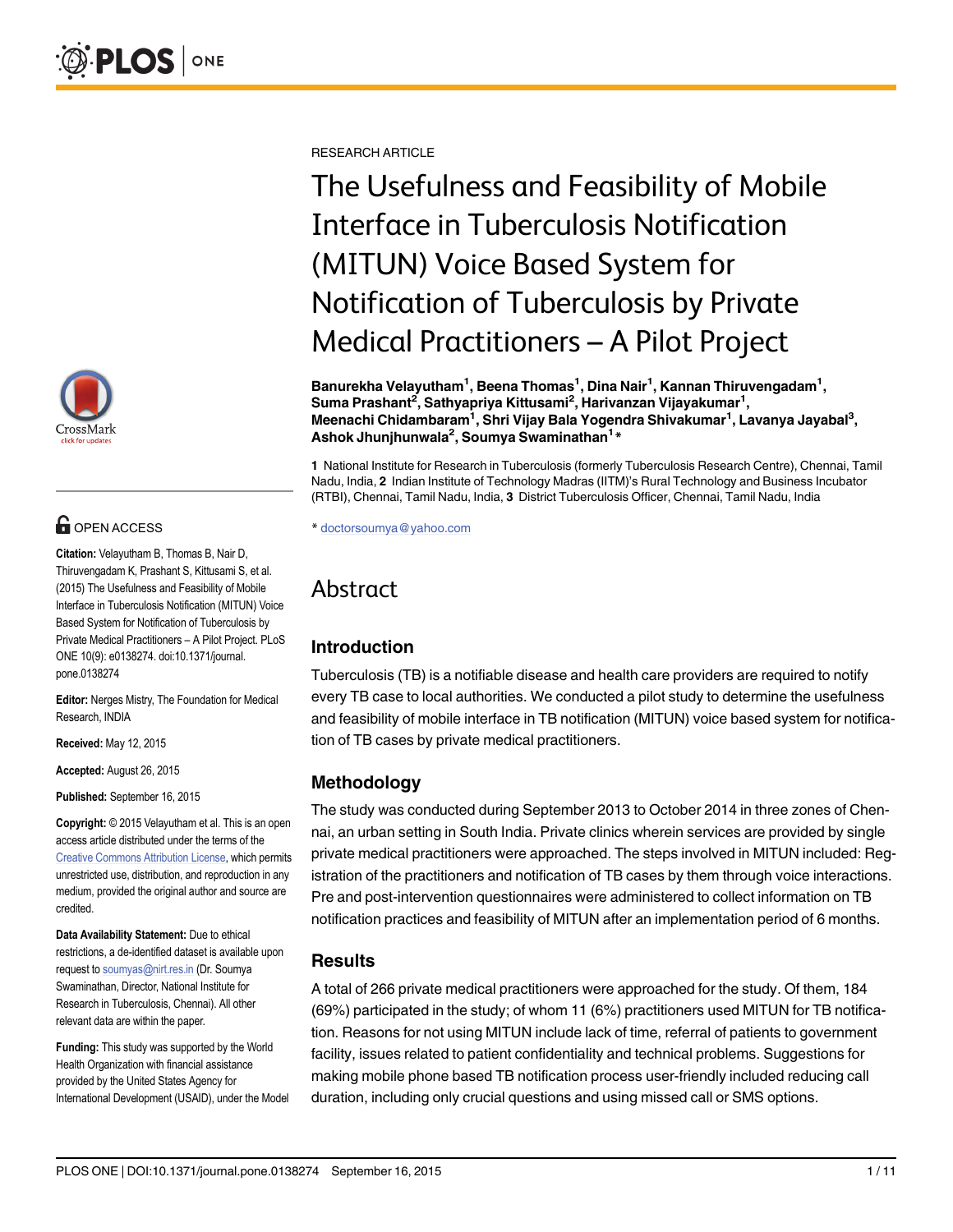<span id="page-1-0"></span>

DOTS Project (Grant No: MDP TSA -2013/313079- 0). The funders had no role in study design, data collection and analysis, decision to publish, or preparation of the manuscript.

Competing Interests: The authors have declared that no competing interests exist.

#### Conclusion

The performance (feasibility and usefulness) of MITUN voice based system for TB notification in the present format was sub-optimal. Perceived problems, logistical and practical issues preclude scale–up of notification of TB by private practitioners.

#### Introduction

Tuberculosis (TB) has been a notifiable disease under the Public Health (Control of Disease) Act 1984 and Public Health (Infectious Diseases) Regulation of 1988 [[1,2\]](#page-9-0). According to an order ( $7<sup>th</sup>$  May, 2012) issued by the Govt. of India, Ministry of Health and Family welfare, health care providers are required to notify every TB case to local authorities [\[3](#page-9-0)]. TB patients in India are diagnosed and managed both in the public and private sector [\[4](#page-9-0),[5\]](#page-9-0). The Revised National TB Control Programme (RNTCP) has formulated a web portal to facilitate TB notification known as NIKSHAY for both public and private health care providers to minimize variations in notification practice and improve the quality of data in the local TB surveillance system [[6\]](#page-9-0). A private practitioner can provide details of TB patients via paper or email to the Nodal Officer who will then upload it in the NIKSHAY website. This method has its inherent difficulties which includes the possibility of details not reaching the Nodal Officer when sent as hard copy or problems due to internet access. A procedure which is simple, convenient and links the private practitioner directly to the Nodal Officer of RNTCP to notify TB patients is needed.

Mobile phone technology is increasingly used in monitoring health outcomes in disease management and delivering health interventions aimed at disseminating information and bringing about a positive behaviour change [\[7](#page-9-0)]. Text based and voice based mobile data systems have been shown to be innovative and successful models in data collection [\[8](#page-9-0),[9\]](#page-9-0). These are promising tools which could be used in TB disease notification with potential to lower the burden on the private providers. Based on our request, the Indian Institute of Technology Madras (IITM)'s Rural Technology and Business Incubator (RTBI) developed a mobile phone based voice enabled TB notification system. In this method, notification is achieved by making a simple voice call through a mobile phone to a designated number and providing patient details. The information that is provided during that voice call can be viewed on a web-interface for day-to-day surveillance of TB Notification.

We conducted a pilot study to determine the usefulness and feasibility of Mobile interface in TB notification (MITUN) voice based system for notification of TB cases by private medical practitioners.

### Materials and Methods

The study was conducted during September 2013 to October 2014 in Chennai, which is a city of 7 million people in South India. Permission was obtained from the health authorities for the conduct of the study.

### Description of MITUN

TB Notification Voice-Based application uses Voice Net, a Personalized Voice based Information Retrieval and Transaction System (PVIT) jointly developed by IITM's RTBI and its incubated company, Uniphore Software Systems. Voice Net is essentially a system that can retrieve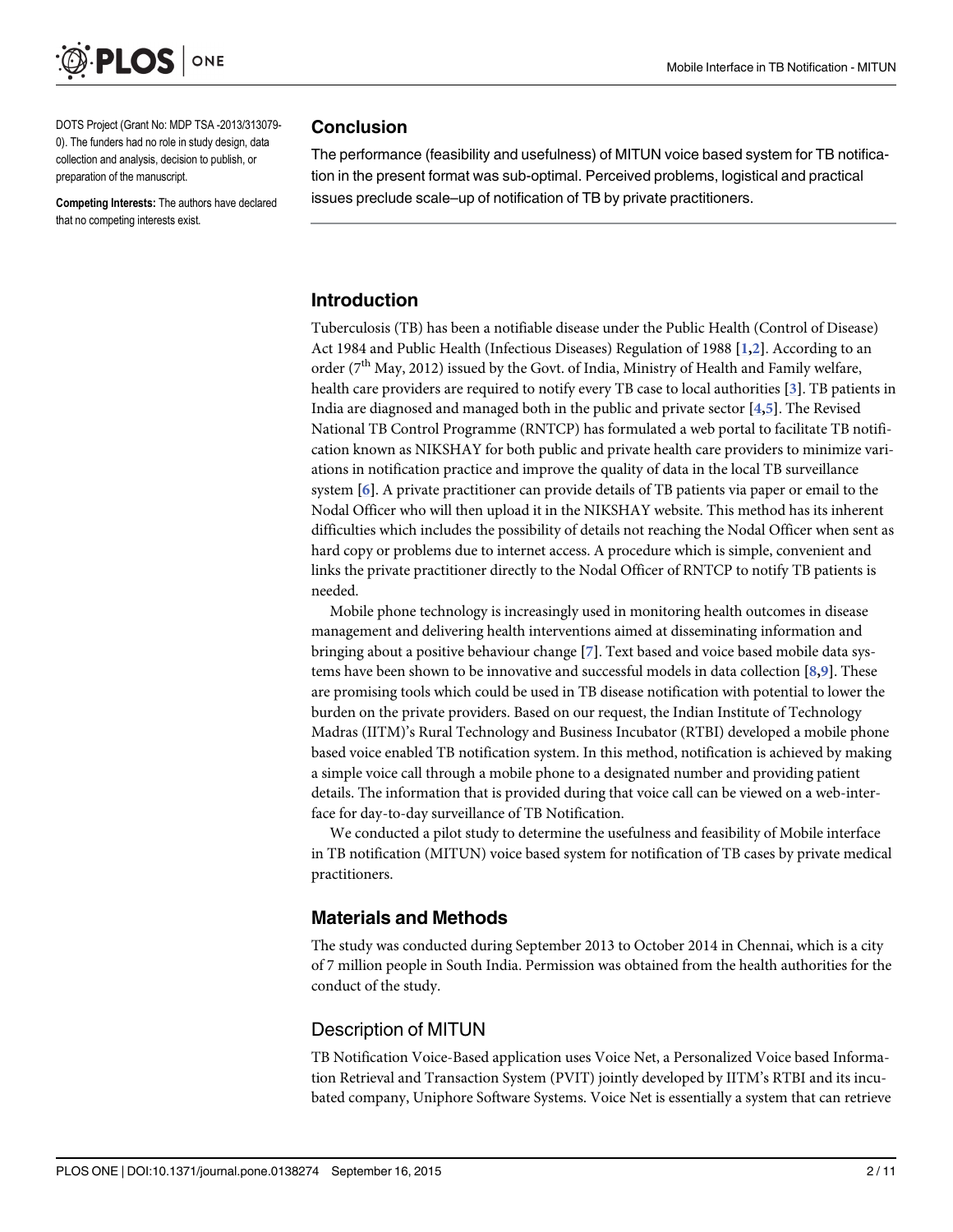<span id="page-2-0"></span>and deliver information to end-users over the mobile phone by nothing more than voice interactions. The information is categorized into domains and into sub-domains, so that the necessary information can be obtained by walking through the set of questions, which guide the users towards the specificity of the information they are looking for.

The technology has a unique Multi-lingual Speech recognition Program for data capture and intelligent analytics tools at the backend for speech to text conversion enabling remote voice based data collection and viewing of real time data on a web portal. Unlike other voice based tools that leverage speech recognition, this system does not require training of the speech engine. Hence, the system supports several languages i.e. the voice recording and voice prompts can be changed to any particular language or dialect of the chosen target audience, enabling it to be fine-tuned to suit user-requirements and customized accordingly. The basic architecture of VoiceNet and its usability on low-end mobile phones enables the services to scale easily across states and geographies without significant investment and is independent of service provider. The speech to text conversion for non-categorical information was done by a designated staff.

The process involved in TB notification through MITUN is shown in [Fig 1.](#page-3-0)

Registration of Private Medical Practitioners. The Private Medical Practitioners were informed about the designated telephone numbers for MITUN. There were 10 telephonic lines allotted for the designated number. The following details were to be provided by the private practitioner for completing his/her one-time registration individually: Name, Medical Registration number, phone number–landline / mobile no and complete address. Registration took about 2 minutes.

Notification of TB cases. Diagnosed or started on treatment was carried out via mobile phone by calling the same designated MITUN telephone number and supplying patient details as required by NIKSHAY. The medical registration number is the unique identification number for the practitioners who are registered in MITUN. While using this application, the private practitioner navigates through the various options given in the system using voice prompts and enters relevant information for notification of TB cases. TB notification for each patient takes about 5 minutes. After completion he/she can either exit the system and end the call or return to the system and notify the next patient. This process can be carried out through a simple call from a mobile number. The following patient related information was requested: Name of the patient, patient's Fathers/Husbands Name, patient's age, gender, Govt. of India issued Identification number (Aadhar, Driving license, ration card), residential address, phone number, type of TB: Pulmonary / Extrapulmonary / Both, category of TB: New / Recurrent / Treatment change, date of TB diagnosis, investigations done, date ATT prescribed, anti-TB drugs: First line / Second line.

Sample MITUN call for TB notification is provided in [Table 1](#page-4-0).

#### Study procedures

The study procedure involved mapping of all the private medical practitioners in the 3 selected Tuberculosis Units (TUs) namely Tondiarpet, Pulianthope and Thiru Vi Ka Nagar. A Private practitioner / Clinic (single) included any Health Establishment where TB cases are treated or diagnosed clinically / radiologically and the medical services are provided by a single medical practitioner.[[6\]](#page-9-0) The practitioners were approached individually by trained study staff.

A pre-intervention questionnaire was completed by practitioners who were willing to participate in the study. Questions were related to professional details, specialization, number of TB cases diagnosed/treated in the past 6 months, awareness of Govt. order on TB notification, comfort in notifying TB cases, ever notified TB cases and the convenient modality to notify TB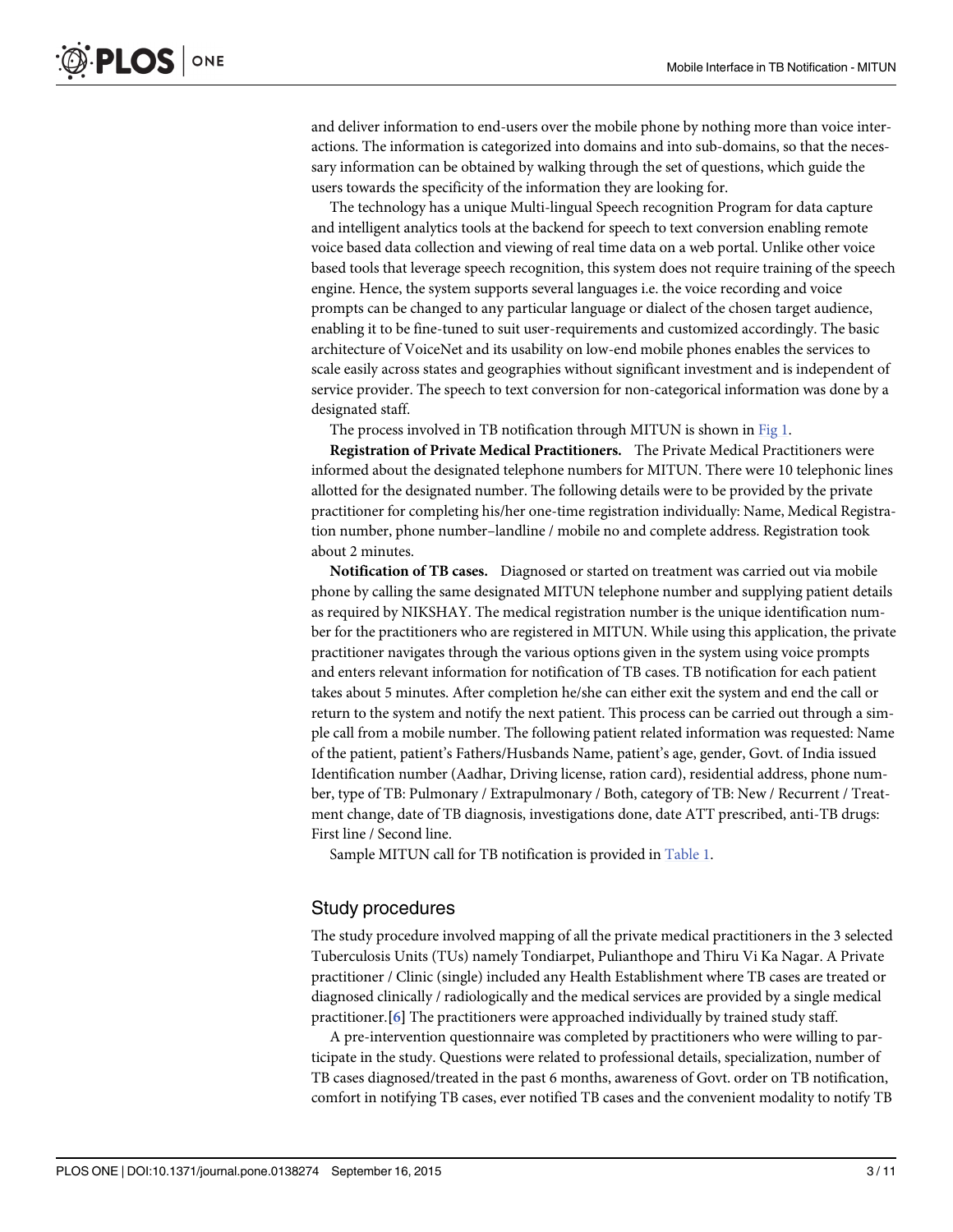<span id="page-3-0"></span>



## Doctor registration - voice call





Doctor notifies by calling a designated number & enters information via voice



[Fig 1. S](#page-2-0)teps involved in TB case notification by private medical practitioners using MITUN.

doi:10.1371/journal.pone.0138274.g001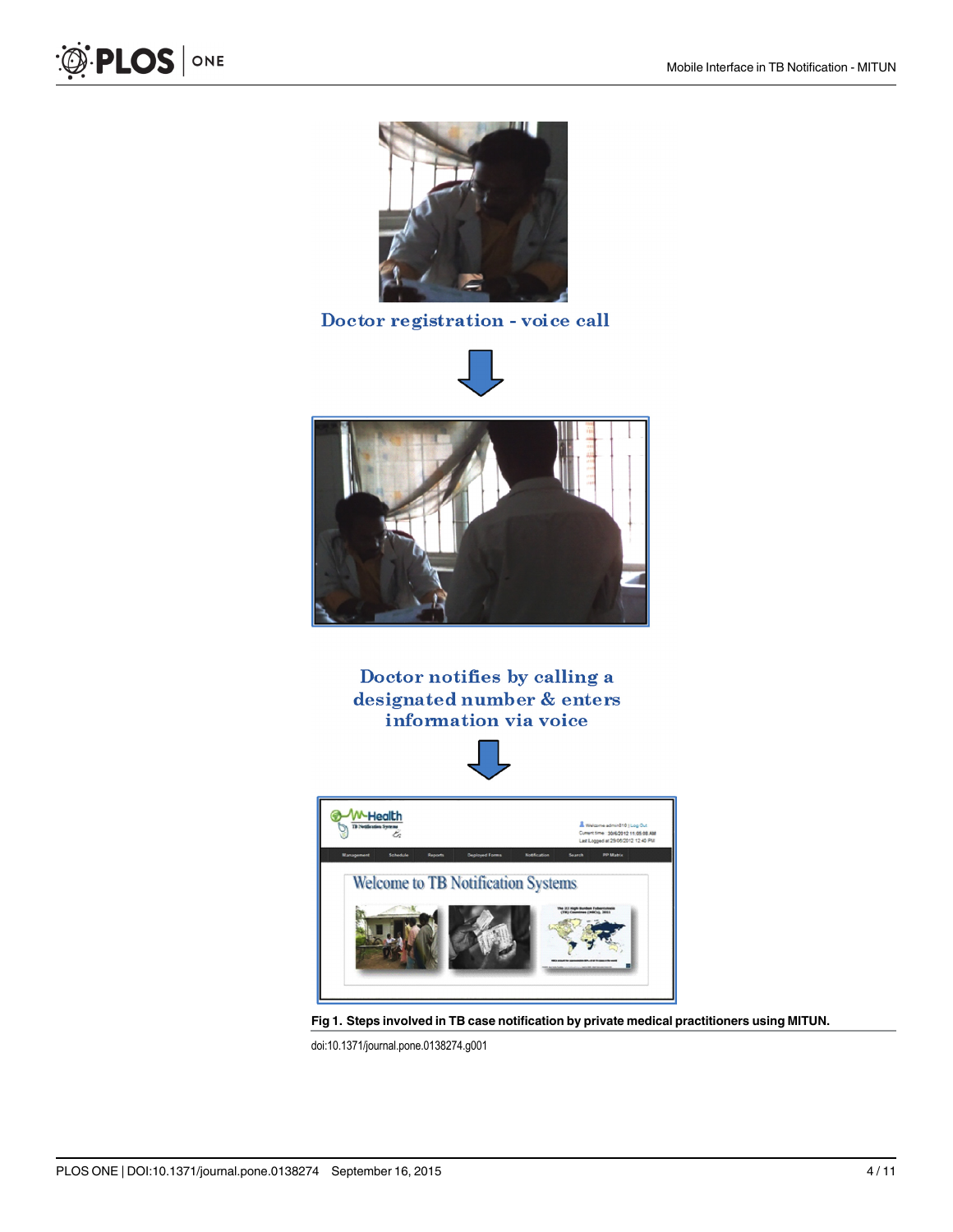|               | <b>Notification Prompts</b>                                                                                              |  |  |
|---------------|--------------------------------------------------------------------------------------------------------------------------|--|--|
| System        | Greetings Dr.————————, you can start notifying by answering the following questions<br>specific to patient details       |  |  |
| System        | Name of the patient                                                                                                      |  |  |
| <b>Doctor</b> | <mahesh></mahesh>                                                                                                        |  |  |
| System        | Father/Husband Name                                                                                                      |  |  |
| <b>Doctor</b> | <manikandan></manikandan>                                                                                                |  |  |
| System        | Age. For example, if the patient is 37 years old, say 'thirty seven'                                                     |  |  |
| <b>Doctor</b> | $37$                                                                                                                     |  |  |
| System        | Gender                                                                                                                   |  |  |
| <b>Doctor</b> | <male></male>                                                                                                            |  |  |
| System        | Say the Government of India issued identification number                                                                 |  |  |
| <b>Doctor</b> | <a10041pk0></a10041pk0>                                                                                                  |  |  |
| System        | Patient's complete residential address                                                                                   |  |  |
| <b>Doctor</b> | IIT Research park, Taramani, chennai                                                                                     |  |  |
| System        | 6 Digit area pin code                                                                                                    |  |  |
| <b>Doctor</b> | < 600045                                                                                                                 |  |  |
| System        | Say the patient's phone number one by one clearly                                                                        |  |  |
| <b>Doctor</b> | <4466498932>                                                                                                             |  |  |
| System        | To start entering the patient's TB history say whether the site of disease is " <b>Pulmonary" or</b><br>"Extra pulmonary |  |  |
| <b>Doctor</b> | <pulmonary></pulmonary>                                                                                                  |  |  |

<span id="page-4-0"></span>[Table 1.](#page-2-0) Sample Interactive Voice Response System (IVRS) call for TB notification.

doi:10.1371/journal.pone.0138274.t001

cases. Those practitioners who were willing to notify TB cases through MITUN were given a demo of procedures, which included one-time registration and subsequent TB notification as mentioned above.

Medical practitioners had requested that their registration procedure in MITUN be completed by the study staff. Hence, the registration of the practitioners was done by the study staff by calling the designated number. An implementation period of about 6 months was given to the private medical practitioners for notifying TB cases using MITUN. A reminder SMS for notifying TB cases was sent fortnightly. After the implementation period,a post-intervention questionnaire was administered to the practitioners. The questions were focused on the feasibility of utilizing MITUN for TB notification which included number of TB cases diagnosed/ treated during the implementation period, TB cases notified using MITUN, reasons for not using MITUN, comfort in using MITUN, opinion on scaling up and suggestions to improve TB notification using MITUN.

It was planned to recruit a minimum of 100 private medical practitioners for this study during the recruitment period of 3 months. The private practitioners were requested to continue to notify TB cases to the Nodal TB Officer as per the requirement of Govt. order through NIK-SHAY after the completion of MITUN study period.

#### Ethical considerations

The study was approved by the Institutional Ethics Committee of National Institute for Research in TB (NIRT) vide IEC No. 2013009. The consent forms used in the study were approved by the Institutional Ethics Committee. Written informed consent was obtained from the study participants prior to participation in the study.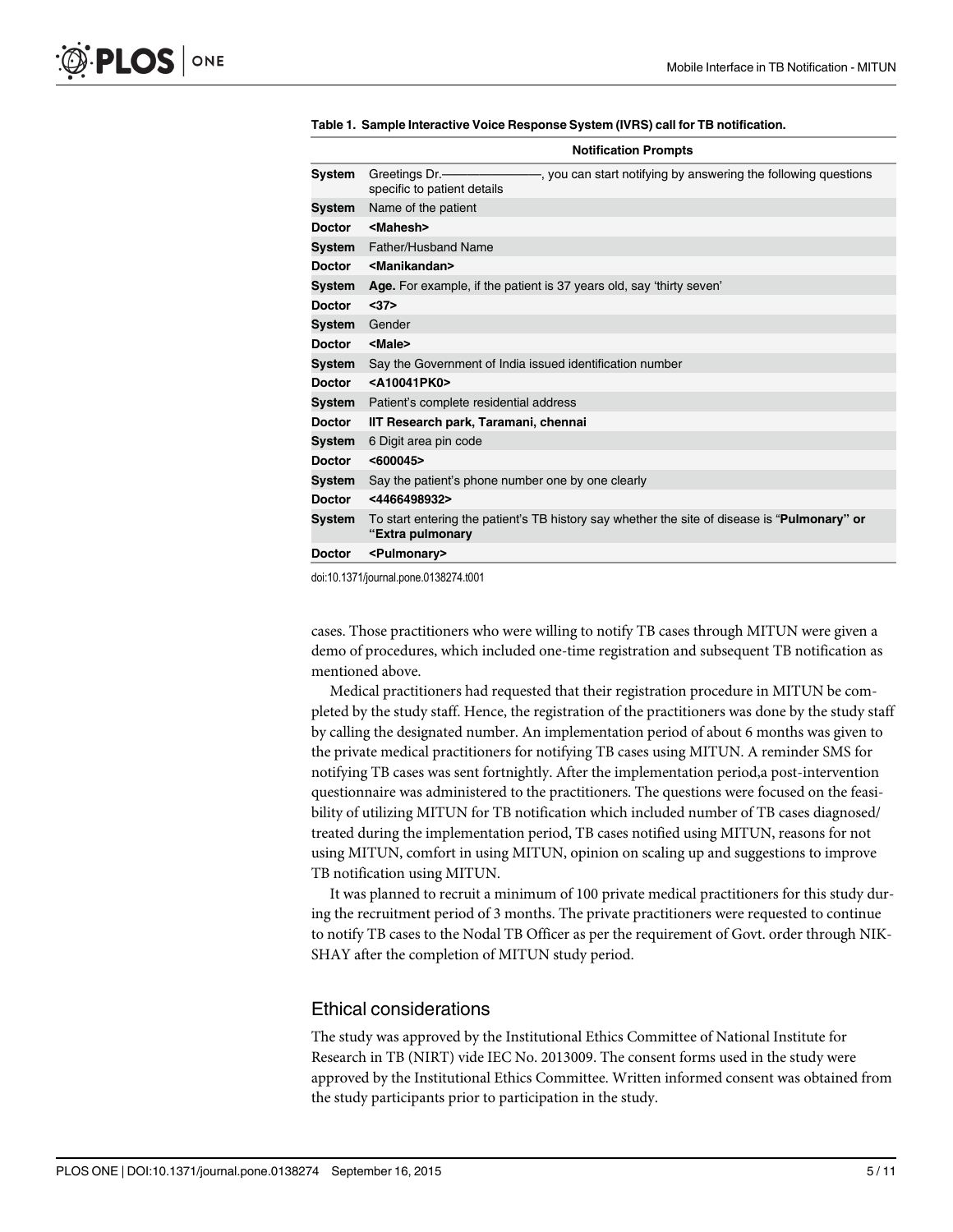#### <span id="page-5-0"></span>Number of private practitioners line listed  $= 266$

Reasons for non-participation in the study  $(n=76)$ 



• Could not be contacted =  $23$ 

• Unwilling =  $12$ 

Number of private practitioners who responded to post-intervention questionnaire =149

\*Number of private practitioners who notified TB patients through MITUN= 11 (6%)

\*Number of TB patients notified =  $15$ 

Fig 2. Private Medical Practitioners contacted for the study and the number of practitioners who notified TB cases through MITUN.

doi:10.1371/journal.pone.0138274.g002

### Data Analysis

The responses to the questionnaires were double verified, entered in the EpiData Version 3.1 and analysed using IBM  $^{\circledR}$  SPSS $^{\circledR}$  Statistics Version 20.0. Descriptive statistics of the responses to the questions was calculated.

#### **Results**

A total of 266 private medical practitioners were contacted for the study. Among them, 190 (71%) were willing to participate in the study and provided responses to the pre-intervention questionnaire. (Fig  $2$ ) The reasons given for non-participation in the study in the remaining 76 were primarily not interested/ unwilling (45%), busy (14%) and do not diagnose/encounter TB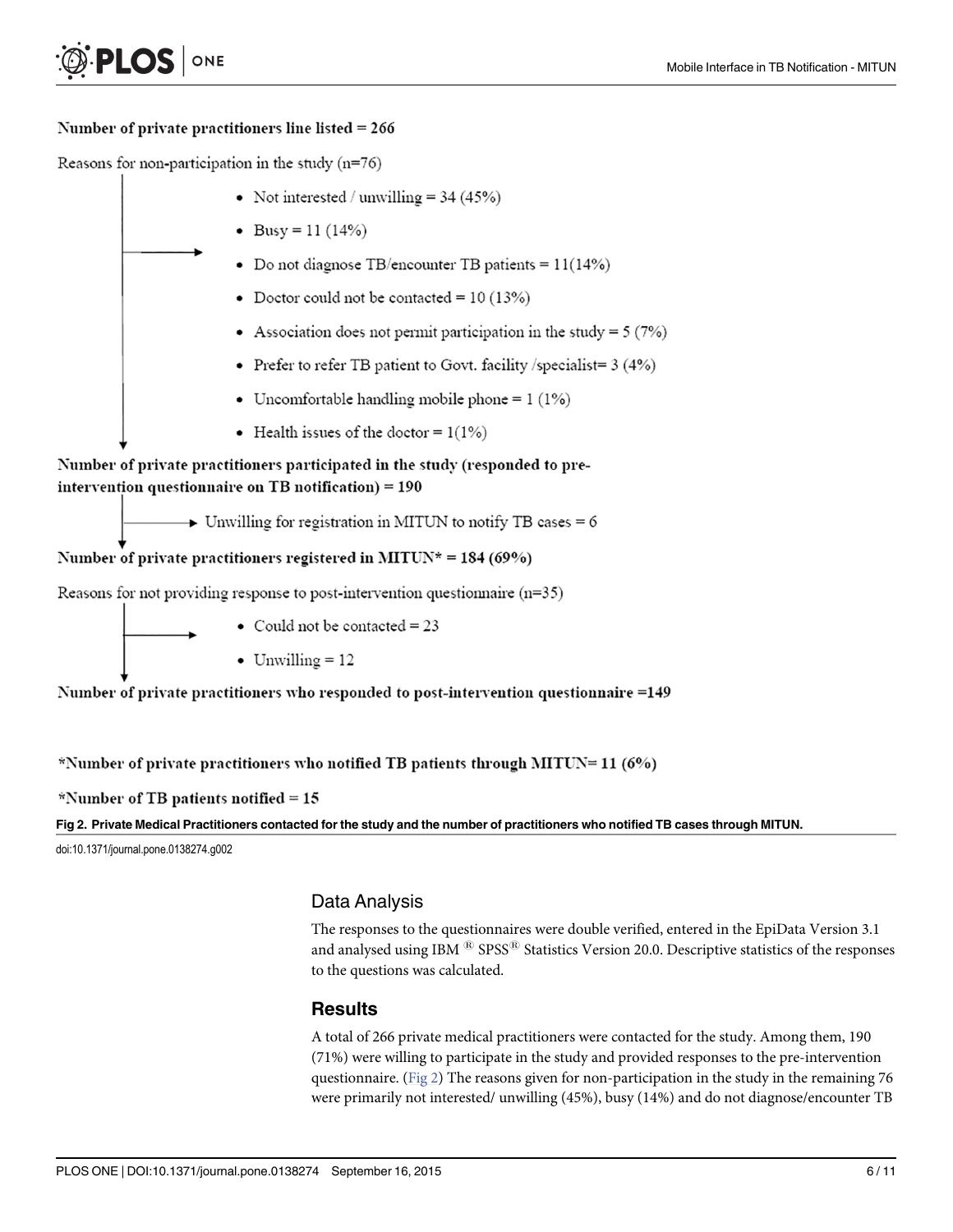|                                                                                       | <b>Number</b><br>responded | $n\frac{9}{6}$ |
|---------------------------------------------------------------------------------------|----------------------------|----------------|
| Number of practitioners who have diagnosed a TB patient in the past 6<br>months       | 190                        | 124<br>(65%)   |
| Number of practitioners who have treated a TB patient in the past 6<br>months         | 124                        | 80(65%)        |
| Number of practitioners who were aware of Govt. Order on mandatory TB<br>notification | 190                        | 138<br>(73%)   |
| Number of practitioners who were comfortable in notifying TB patients to<br>the Govt. | 190                        | 179<br>(94%)   |
| Number of practitioners who had ever notified TB cases before                         | 190                        | 55(29%)        |
| Convenient modality of notifying TB patients to the Govt.                             | 190                        |                |
| Mobile phone                                                                          |                            | 154<br>(81%)   |
| Email                                                                                 |                            | 46(24%)        |
| Post                                                                                  |                            | 8(4%)          |
| Others (reference letter)                                                             |                            | 7(4%)          |

#### <span id="page-6-0"></span>Table 2. The responses of the Private Medical Practitioners for the pre-intervention questionnaire regarding TB notification.

doi:10.1371/journal.pone.0138274.t002

patients (14%). Religious Associations which did not permit disclosure of patient related details prevented participation of 5 practitioners in the study. Of the 190, there were 184 practitioners who were willing to get registered for TB notification in the MITUN project. Of the 184, 11 (6%) practitioners subsequently used MITUN for TB notification. ([Fig 2](#page-5-0))

Among the 190 practitioners who participated in the study, 148 (78%) had a post-graduate qualification; their specialisation was as follows: Chest (n = 12), ENT (n = 12), Medicine  $(n = 26)$ , Pediatrics  $(n = 27)$ , Surgery  $(n = 11)$ , Orthopaedics  $(n = 11)$ , others eg. Gynaecologist, dermatologist, radiologist, diabetologist (n = 49).

Table 2 shows the responses of the Private Medical Practitioners to the pre intervention questionnaire regarding TB notification. About 65% had diagnosed or treated TB patients in the past 6 months, 138 (73%) were aware of the Govt. Order on mandatory TB notification, 179 (94%) were comfortable in notifying TB patients to the Govt and 55(29%) had ever notified a TB case before. Mobile phone was considered a convenient modality for TB notification by 154 (81%) and by email by 46 (24%) practitioners.

The feasibility of using MITUN for TB notification based on the responses from the postintervention questionnaire obtained from 149 (81%) practitioners enrolled is shown in [Table 3.](#page-7-0) There were 52 (35%) who had diagnosed at least one TB patient during the 6 month MITUN implementation period, of whom 5(10%) diagnosed more than 5 cases. A total of 155 TB cases were diagnosed of which 15 (10%) cases were notified through MITUN. Of the 52 doctors who diagnosed TB cases, 6 responded that they had notified TB patients using MITUN. Among the 6 who used MITUN for TB notification, 3 of them said that they found it user friendly while the others felt it was a time consuming, complicated process. The main reasons for not using MITUN for TB notification was due to lack of time, referral of patients to government facility for treatment, issues related to patient confidentiality and technical problems (busy phone line or call interruption).

There were 53 (38%) who felt that MITUN could be scaled up widely for use. Suggestions for improvement of MITUN were provided by 137 practitioners who mainly responded towards making the TB notification process user-friendly (47%). Simplification of the MITUN process for example reducing the call duration, including only crucial questions, using missed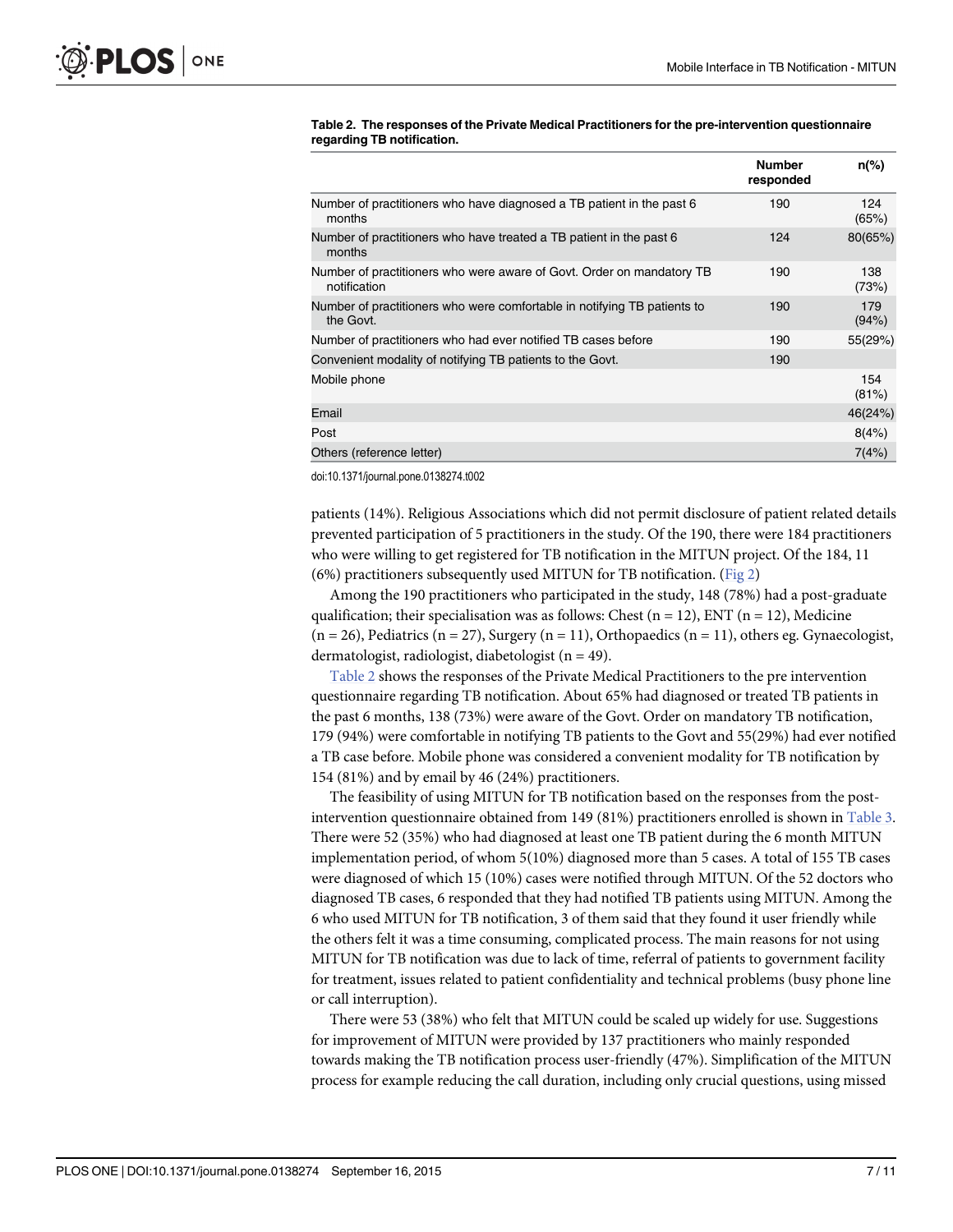|                                                                                                            | <b>Number</b><br>responded | n(%)           |
|------------------------------------------------------------------------------------------------------------|----------------------------|----------------|
| Number of practitioners who have diagnosed atleast one TB patient during<br>the 6 months                   | 149                        | 52<br>(35%)    |
| Number of practitioners who notified TB case through MITUN                                                 | 52                         | 6              |
| Reasons for not using MITUN for TB notification                                                            | 45                         |                |
| No time                                                                                                    |                            | 13<br>(29%)    |
| Phone line was busy                                                                                        |                            | 8(18%)         |
| Call was interrupted                                                                                       |                            | 3(7%)          |
| <b>Patient Confidentiality issues</b>                                                                      |                            | 8(18%)         |
| Others (mainly patients referred to Govt. Hospitals or treatment centres after<br>diagnosis)               |                            | 16<br>(36%)    |
| Number of practitioners who said that MITUN can be scaled up widely to be<br>used by private practitioners | 149                        | 57<br>(38%)    |
| Suggestions to improve TB notification through MITUN                                                       | 137                        |                |
| Complicated and long process, make it simple                                                               |                            | 29<br>(21%)    |
| Mobile SMS / Missed call option convenient                                                                 |                            | 21<br>(15%)    |
| Simplify the questions with minimal crucial details                                                        |                            | 15<br>$(11\%)$ |
| Meet doctors often, regular visit to clinic, create awareness                                              |                            | 9(7%)          |
| Make it user-friendly                                                                                      |                            | 65<br>(47%)    |

<span id="page-7-0"></span>[Table 3.](#page-6-0) The responses of the Private Medical Practitioners for the post-intervention questionnaire regarding feasibility of using MITUN for TB notification.

doi:10.1371/journal.pone.0138274.t003

call or SMS option via mobile phone, making frequent visits to the clinic for meeting the doctors and creating awareness were some suggestions.

#### **Discussion**

Interactive Voice Response System (IVRS) has been used in health care especially for treatment adherence and behavioural intervention  $[10-13]$  $[10-13]$  $[10-13]$  $[10-13]$ . This study is one of the first of its kind to explore the utility of IVRS for TB notification. The findings from this pilot study have shown that the performance of MITUN voice based system for TB notification was sub-optimal, with 6% utilisation by a group of private medical practitioners. Nevertheless, this study has highlighted important perceptions of private providers on the intervention and provides scope for improvement.

Majority of the practitioners had responded that mobile phone was a convenient modality for notifying TB patients to the Govt. This is suggestive of a positive inclination towards using Information Communication Technology (ICT) tools to notify TB disease among private practitioners. Despite this, only 6% utilised MITUN for TB notification. Not encountering a TB case during the implementation period was a major limiting factor towards under utilisation of MITUN since only 35% of the practitioners had diagnosed or treated a TB case as per the postintervention response. However, non-participation rate of 19% in the post-intervention questionnaire prevented us from further quantifying the TB case load of the private practitioners in the study.

The technical reasons that prevented MITUN usage were call interruption and busy phone line which inhibits the acceptance of such a system as most practitioners would not dial again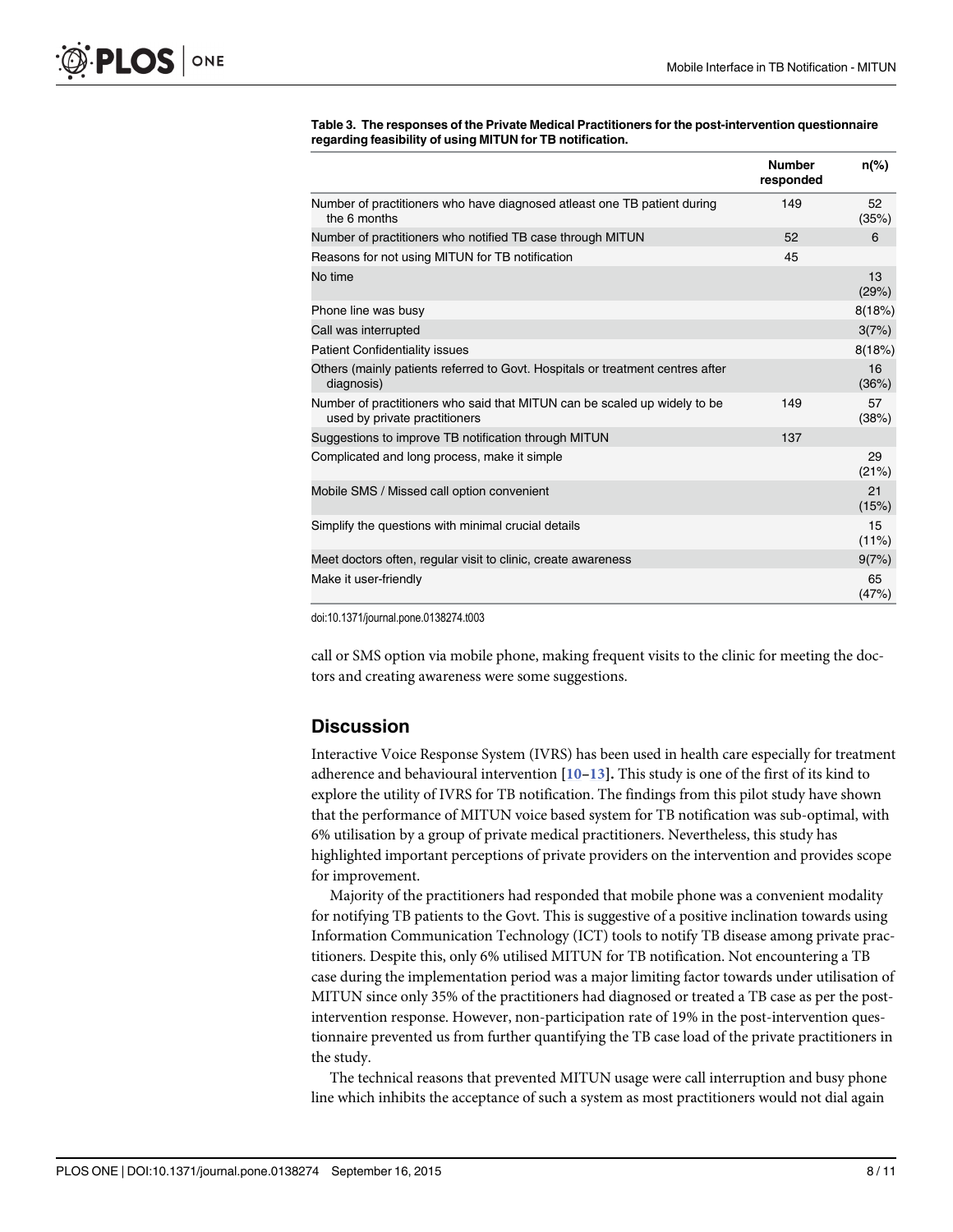<span id="page-8-0"></span>if such issues occurred. Although only 11 practitioners referred to technical reasons, it is imperative that technical problems be averted. Private medical practitioners have busy schedules and their involvement in TB notification would be jeopardised if technical problems occurred.

The busy schedule of the private practitioners prevented enrolment to the study in 11(14%) and prevented TB notification through MITUN in 8. Scarcity of time is an important impediment for TB notification and this indicates the need for user friendly interventions. It also warrants repeated reminders about notification of TB cases, at regular intervals.

Confidentiality and security of information is a perceived barrier for TB notification from the point of view of private practitioners. Stigma related to TB disease further prevents information disclosure [\[14](#page-10-0)]. Patient confidentiality related issues prevented 8 practitioners from notifying TB patients. However, patient confidentiality can be breached in case of communicable and notifiable diseases, since protection of public health outweighs maintenance of patient confidentiality. According to the Medical Council of India (MCI) code of Ethics–Rules & regulations 2002, Chapter 7, Point 7.14, it is the duty of all registered medical practitioners to divulge this information to the authorized notification official as regards communicable and notifiable diseases [[15\]](#page-10-0). It is important that private medical practitioners are made to re-visit the MCI rules to comply with TB notification procedures.

The referral of patients to Govt. Hospitals or RNTCP centres was another reason not to notify through MITUN for 16 practitioners. The underlying notion is that the patients reach the Govt. facility for treatment and in the process get automatically notified through the public health system. However, as per the Govt. order on mandatory TB notification, the notification process has to be done once a TB case is diagnosed [[3\]](#page-9-0). Referral of TB patients to the Govt. facility for treatment once diagnosed in private sector is well appreciated; however the referral has to be done once the patients diagnosed are notified.

There were 38% who mentioned that MITUN can be scaled up widely for TB notification and suggestions were provided to improve the system. They felt that notification through MITUN was a complicated process and there was a felt need to simplify the questions. The one-time registration comprising of 4 questions takes about 2 minutes. This was done by the study staff as was preferred by the practitioners. This implies that the process of registering the practitioners into the system for notification requires assistance to achieve optimal registration. The TB notification process takes about 5 minutes and 15 questions have to be answered. The feedback from the practitioners highlight the need for limited patient related details through mobile phones.An application which is simple and less time consuming with minimum questions was considered favorable. This is further supported by the preference of SMS and missed call option by some practitioners.These findings suggest that interventions using ICT channels cannot be a direct replica of paper based methodology. Some adaptations are required for efficient functioning of ICT applications. The RNTCP has introduced the mobile App. in 2014 for TB notification from private doctors, the utility of which is yet to be studied. The extended call duration could also be attributed to the inherent difficulty with the IVRS technology due to voice input error which requires the users to repeat the responses until clarity in speech recognition is achieved. Voice recognition difficulties though not mentioned by private practitioners in our study have been documented in a previous study using IVRS [\[10](#page-10-0)]. This emphasizes the need for more effective call-flow design for better voice recognition.

The limitations of this study include a potential selection bias due to non-participation of 29% of the private practitioners approached for the study initially and 19% of them for the post-intervention responses and the lower than anticipated number of practitioners diagnosing at least one TB case (35% versus 65%) during the intervention period. These limit the external validity of the study findings. In addition there was a lack of information on the notification practices apart from MITUN in the post-intervention questionnaire.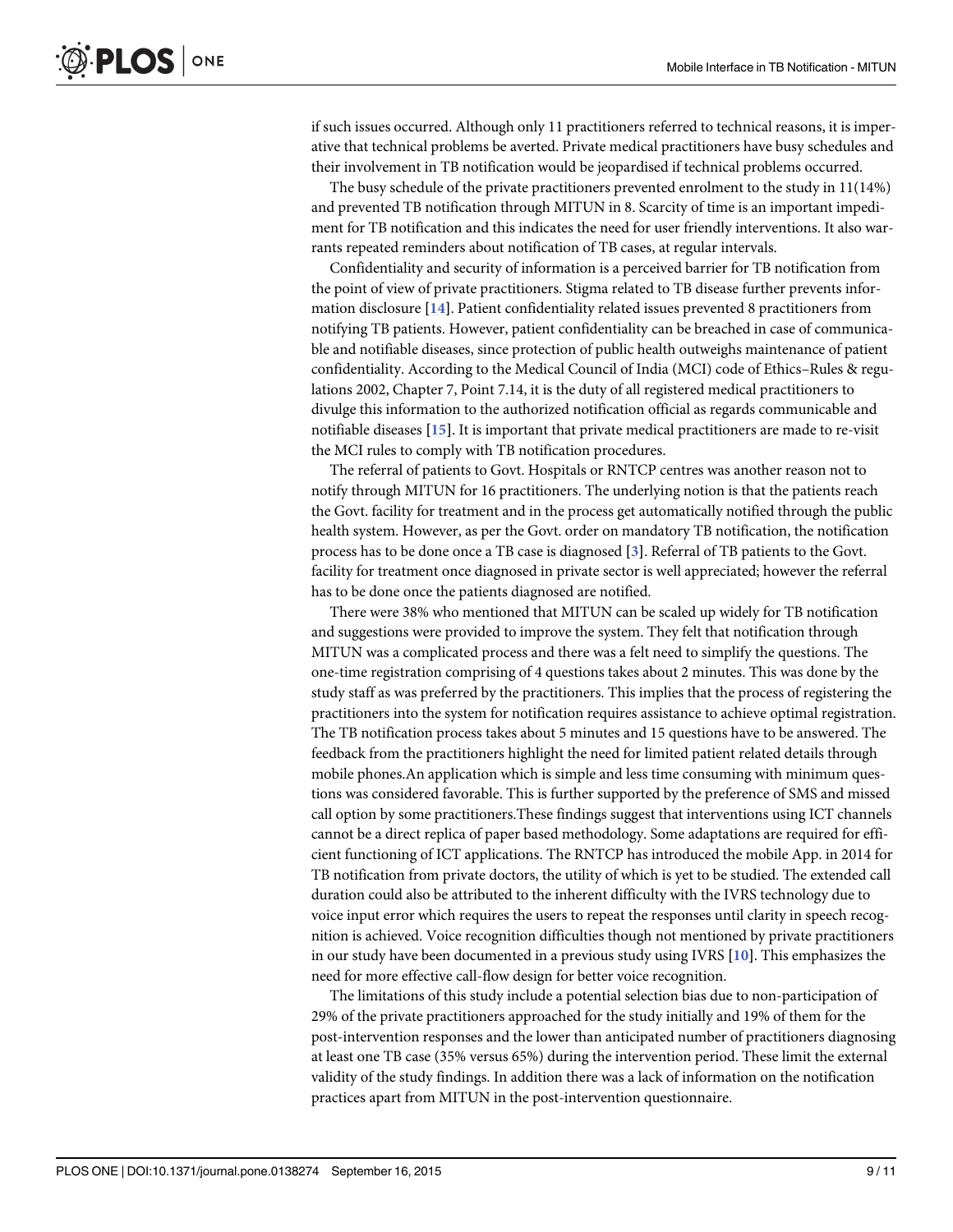<span id="page-9-0"></span>Health surveys, in the context of Mobile Health or mHealth, are defined as the use of mobile devices for health-related data collection and reporting [\[16](#page-10-0)]. Improved accuracy, reductions in time and cost, and improved data quality are benefits of mhealth [[16\]](#page-10-0). We attempted to use mHealth through IVRS for TB notification in our study. A previous study documented lowest error rate in the voice method, followed by electronic forms and SMS [\[17\]](#page-10-0). Voice also allows for verification to be performed easily and a voice interface can be replicated very easily in other contexts- no special software or cue cards need to be developed, and any cell phone can be used [\[17](#page-10-0)]. Hence IVRS is a promising intervention in health surveys.

A recent systematic review and meta-analysis on the Effectiveness of Mobile-Health Technologies to improve health care service delivery processes concluded that the technology has modest benefits [\[18](#page-10-0)]. This highlights the fact that mobile technology is still evolving and there is scope for improvement based on the context of its use.This pilot study has shown that the performance of MITUN voice based system for TB notification in the present format was suboptimal. In addition, the underlying non-technical reasons that prevent TB notification from private practitioners have to be addressed for success of interventions related to TB notification. Effective strategies for enabling voluntary rather than obligatory compliance for notification of TB disease from private sector have to be considered.

### Acknowledgments

We would like to thank Dr. Nalini Krishnan and Dr. Ramya Ananthakrishnan of REACH for their valuable suggestions. We wish to thank the City Commissioner and Health Officer for permission to conduct the study. We wish to thank Mr. Govindaraj and Mr. Gopalan, Field Investigators for their support in approaching the private practitioners. We thank all the private medical practitioners who participated in the study.

## Author Contributions

Conceived and designed the experiments: BV BT SP SK LJ AJ SS. Performed the experiments: BV BT DN SP SK HV MC SVBYS. Analyzed the data: KT. Wrote the paper: BV BT SP KT SS.

#### References

- [1.](#page-1-0) HMSO: The Public Health (Control of Diseases) Act. Crown Copyright 1984.
- [2.](#page-1-0) HMSO: The Public Health (Infectious Diseases) Regulations. Crown Copyright 1988.
- [3.](#page-1-0) Notification of TB cases. Dated 7<sup>th</sup> May, 2012. Government of India. Ministry of Health and Family Welfare. Available: [http://www.tbcindia.nic.in/pdfs/TB%20Notification%20Govt%20%20Order%20dated%](http://www.tbcindia.nic.in/pdfs/TB%20Notification%20Govt%20%20Order%20dated%2007%2005%202012.pdf) [2007%2005%202012.pdf.](http://www.tbcindia.nic.in/pdfs/TB%20Notification%20Govt%20%20Order%20dated%2007%2005%202012.pdf) Accessed 2015 January 2.
- [4.](#page-1-0) Sachdeva KS, Satyanarayana S, Dewan PK, Nair SA, Reddy R, Kundu D, et al. (2011) Source of Previous Treatment for Re-Treatment TB Cases Registered under the National TB Control Programme, India. PLoS ONE 6(7):e22061. doi: [10.1371/journal.pone.0022061](http://dx.doi.org/10.1371/journal.pone.0022061) PMID: [21814566](http://www.ncbi.nlm.nih.gov/pubmed/21814566)
- [5.](#page-1-0) Wells WA, Ge CF, Patel N, Oh T, Gardiner E, Kimerling ME (2011) Size and Usage Patterns of Private TB Drug Markets in the High Burden Countries. PLoS ONE 6(5): e18964. doi: [10.1371/journal.pone.](http://dx.doi.org/10.1371/journal.pone.0018964) [0018964](http://dx.doi.org/10.1371/journal.pone.0018964) PMID: [21573227](http://www.ncbi.nlm.nih.gov/pubmed/21573227)
- [6.](#page-1-0) Revised National TB Control Programme. NIKSHAY web portal. Available: [http://nikshay.gov.in/User/](http://nikshay.gov.in/User/Login.aspx) [Login.aspx](http://nikshay.gov.in/User/Login.aspx). Accessed 2015 January 2.
- [7.](#page-1-0) Skinner C, Finkelstein J (2008) Review of Mobile Phone Use in Preventive Medicine and Disease Management. From Proceeding (619) Telehealth and Assistive Technologies.
- [8.](#page-1-0) Ganesan M, Prashant S, Mary VP, Janakiraman N, Jhunjhunwala A, Waidyanatha N (2011) The Use of Mobile Phone as a Tool for Capturing Patient Data in Southern Rural Tamil Nadu, India. J Health Inform Dev Ctries 219–227.
- [9.](#page-1-0) Jhunjhunwala A, Anandan V, Prashant S, Sachdev U (2011) Experiences with Voice Based Data Entry System over Mobile Phone in Rural India. Infrastructures for Health Care. Global Health care.